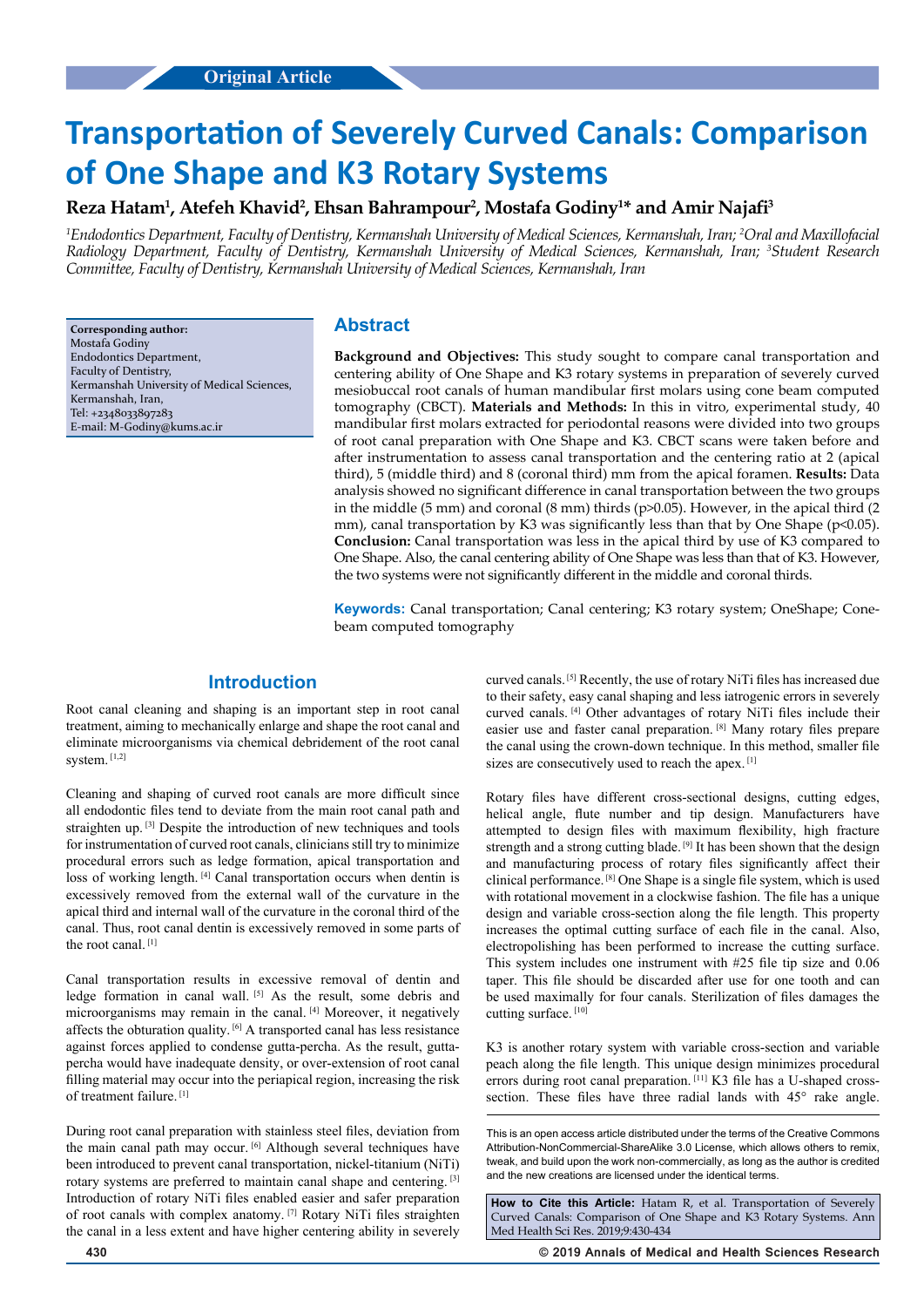Considering the density and stiffness of dentin, files with a positive rake angle are more effective than those with a negative rake angle and require less energy for dentin removal. [12] K3 file has excellent cutting efficiency and large radial land, which increases the file strength and centering ability when used in the canal. Their non-cutting tip further adds to their flexibility in curved canals. [13] The central core of this file has a variable diameter, which further adds flexibility to the file. Asymmetric lands have different widths. Also, a flute of these lands has variable depth and width. [14]

Several methods are used to evaluate the quality of instrumentation including light microscopy, electron microscopy, photography, radiography, a prefabricated model of the canal and computerized systems. [15] Computed tomography (CT) and micro-CT were first suggested for this purpose since they are non-invasive, do not require tooth sectioning and have the ability to reveal canal morphology. [16] Cone-beam computed tomography (CBCT) was later suggested for this purpose since it does not require tooth sectioning and is reproducible. [1] CBCT has been previously used to quantify the amount of dentin removed. [17,18] Using CBCT, the exact anatomy of the root canal system can be revealed. [19,20] and CBCT has been confirmed to be an accurate tool to study the root canal anatomy. [21]

Despite the advantages of NiTi rotary files, their use is time consuming due to the high number of files in K3 and ProTaper systems. The current treatment approach emphasizes using the least number of files. [22,23] In some single file systems like One Shape, only one file is used for canal preparation. This study aimed to compare canal transportation caused by the use of One Shape single-file and K3 multiple-file rotary systems.

# **Materials and Methods**

This in vitro, an experimental study was conducted on 40 mesiobuccal canals of extracted mandibular first molars. The teeth had been extracted due to hopeless periodontal prognosis. The study was approved in the ethics committee of Kermanshah University of Medical Science (code:KUMS.REC.1394.150). The Sample size was calculated to be 40 canals using Minitab software assuming alpha=0.05 and beta=0.2. The teeth were cleaned of soft tissue debris and calculus and were disinfected with 2.5% sodium hypochlorite solution. The inclusion criteria were the absence of external root resorption, the absence of severe caries extending to the root, absence of root cracks and mature apex. The teeth were then stored in 10% formalin to remain hydrated during the study period.<sup>[24]</sup>

Access cavity was prepared using a bur and high-speed handpiece. Canal orifices were negotiated using a #10 K file (Dentsply Maillefer, Ballaigues, Switzerland). Teeth with completely separate non-calcified canals (Vertucci's type IV) were chosen. [25] A radiograph was obtained in buccolingual direction using a parallel technique. Tooth root was outlined on a tracing paper and the degree of canal curvature was determined using the Schneider's method. [26] Teeth were 20-40° curvature were chosen. Canal length was measured under a microscope using a #10 K-file. Tooth crowns were cut at 17 mm distance from the apex and working length was determined 1 mm short of this length. Thus, working length in all teeth was 16 mm. [13] The canals were randomly divided into two groups (n=20) and mounted in a mounting jig made of acrylic resin. Before mounting the teeth in acrylic resin, the root ends were covered with putty to simulate the periodontal ligament. A Jig was used to ensure reproducibility of CBCT scans.

All teeth were mounted in four jigs. A piece of metal in the form of an arrow was also mounted in each jig to standardize the scanning position before and after instrumentation. CBCT scans were then obtained. [24] CBCT scans were obtained in high-resolution mode,  $8 \times 11$  cm field of view and human mode (NewTom, Verona, Italy).

Root canal instrumentation in each group was performed according to the manufacturers' instructions. In group 1, canals were cleaned and shaped using One Shape rotary file system (Micro-Mega, Besancon, France) such that after preparing a glide path using #10 and #15 K-files, orifice shaper was used. Next, #25 file with 6% taper was used to twothirds of the canal with in-and-out movement. A #10 K-file was used to remove debris and rinse the canals. The file was reached to 3 mm of the working length, retracted and the same previous steps were repeated. Next, the file was reached to the working length operating at 400 rpm with 4 Ncm torque. Each file was used for three canals.

In group two, canals were instrumented using K3 rotary system (SybronEndo, Orange, CA, USA). After preparing straight access to the orifice and maintaining patency using a #10 K-file, #25 file with 10% taper and #25 file with 8% taper were used for the preparation of the coronal third. Then, #15 hand file was used to the working length and then #35 file with 6% taper, #35 with 4% taper and #25 with 6% taper were used, respectively. If working length was not reached after using the final rotary file, according to the manufacturer's instructions, #20 rotary file with 4% taper was used. Each file was used with five pecking motions and the canal was rinsed prior to using the new file. This rotary system operated at 350 rpm and 3 Ncm torque. The file was changed as soon as resistance was felt in the canal. After each time of use, the canal was rinsed with sodium hypochlorite. Each file was used for five canals. Both rotary systems were used with Endo-Mate (NSK, Nakanishi Inc., Tokyo, Japan).

CBCT scans were taken again of all samples and the data were recorded in a computer. Canal transportation was determined using the formula (A1-A2)-(B1-B2) where A1 is the shortest distance from the external wall of the mesial root to the internal wall of the uninstrumented mesial canal; A2 is the shortest distance from the external wall of the mesial root to the internal wall of the instrumented mesial canal; B1: is the shortest distance from the external wall of the distal part of the root to the internal wall of the distal part of uninstrumented canal and B2: is the shortest distance from the external wall of the distal part of the root to the internal wall of the distal part of instrumented canal. [27]

To assess centering ratio, the following formula was used. [27]

 $CR = (B1-B2)/(A1-A2)$  or  $CR = (A1-A2)/(B1-B2)$ 

Selection of the formula should be done in a such a way that figure in the numerator should be equal to or smaller than the denominator. Thus, the result would always be a value between zero and one. To measure and compare dentin thickness on scans before and after instrumentation, NNT Viewer version 2.21 (Quantitative Radiology, Verona, Italy) was used. Axial images were shown on a monitor. The first point where the canal was completely surrounded by dentin was considered as apical foramen. The same was done for postinstrumentation scans. To measure dentin thickness on CBCT scans, maximum magnification (400%) was used. Measurements were made on slices at 2 mm, 5 mm and 8 mm from the apical foramen. [6] The Degree of canal transportation and centering ratio were determined separately at each distance [Figure 1].

Data were analyzed using SPSS version 18 (SPSS Inc., IL, USA). Since data were not normally distributed (confirmed by Kolmogorov-Smirnov test), canal transportation and centering ability were compared between the two groups using the Mann Whitney test. Level of significance was set at 0.05.

## **Results**

#### **Canal transportation**

Table 1 shows the mean canal transportation in the two groups at 2,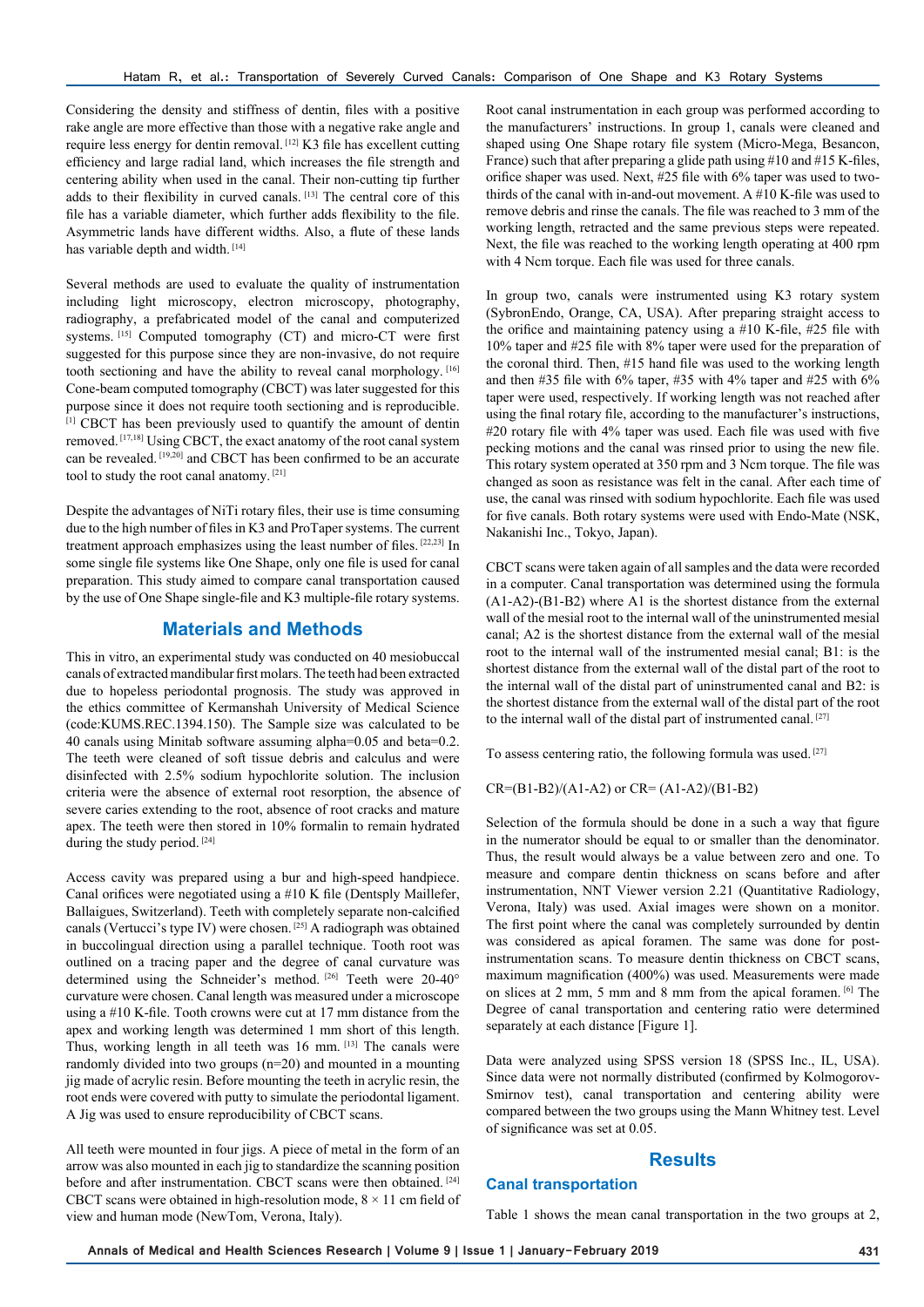

A

B **Figure 1:** Measurement of distance from the mesial and distal root surface to the internal canal wall in uninstrumented (A) and instrumented

| Distance from apical |               |                           |               |                           |                |                           |
|----------------------|---------------|---------------------------|---------------|---------------------------|----------------|---------------------------|
| foramen              | Apical (2 mm) |                           | Middle (5 mm) |                           | Coronal (8 mm) |                           |
|                      | Mean          | <b>Standard deviation</b> | Mean          | <b>Standard deviation</b> | Mean           | <b>Standard deviation</b> |
| One Shape            | 0.1400        | 0.1046                    | 0.1000        | 0.0794                    | 0.1500         | 0.1051                    |
| K <sub>3</sub>       | 0.0750        | 0.0550                    | 0.0650        | 0.0587                    | 0.0900         | 0.0640                    |
| $P$ value            | 0.026         |                           | 0.155         |                           | 0.054          |                           |

| Table 2: Mean centering ratio in the two groups at 2, 5 and 8 mm from the apex. |               |                           |               |                           |                |                           |  |  |  |  |
|---------------------------------------------------------------------------------|---------------|---------------------------|---------------|---------------------------|----------------|---------------------------|--|--|--|--|
| Distance from apical<br>foramen                                                 | Apical (2 mm) |                           | Middle (5 mm) |                           | Coronal (8 mm) |                           |  |  |  |  |
|                                                                                 | Mean          | <b>Standard deviation</b> | Mean          | <b>Standard deviation</b> | Mean           | <b>Standard deviation</b> |  |  |  |  |
| One Shape                                                                       | 0.59737       | 0.21201                   | 0.71667       | 0.20305                   | 0.63667        | 0.23986                   |  |  |  |  |
| K <sub>3</sub>                                                                  | 0.73246       | 0.20142                   | 0.77500       | 0.20785                   | 0.69167        | 0.21646                   |  |  |  |  |
| $P$ value                                                                       | 0.035         |                           | 0.414         |                           | 0.495          |                           |  |  |  |  |

5 and 8 mm from the apex. Comparison of canal transportation in the apical third between K3 and OneShape showed significantly less apical canal transportation in K3 group (p=0.026). The mean canal transportation was not significantly different in the middle  $(p=0.155)$ and coronal thirds (p=0.054) between K3 and OneShape.

### **Centering ratio**

(B) canals.

Table 2 shows the mean centering ratio in the two groups at 2, 5 and 8 mm from the apex. Comparison of centering ratio in the apical third of the two groups showed a significant difference and K3 caused significantly less apical transportation (p=0.035). The difference in this regard between the two groups was not significant in the middle  $(p=0.414)$  or coronal  $(p=495)$  thirds.

#### **Discussion**

This study assessed the canal transportation rate and centering ability of One-Shape and K3 rotary systems for preparation of mesiobuccal root canal of human mandibular first molars with severe curves using CBCT. Data analysis showed no significant difference in canal transportation between the two groups in the middle (5 mm) and coronal (8 mm) thirds  $(p>0.05)$ . However, in the apical third  $(2 \text{ mm})$ , canal transportation by K3 was significantly less than that by OneShape ( $p<0.05$ ).

Canal preparation is performed aiming to create a conical canal with an appropriate taper for efficient filling. [11] Procedural errors such as ledge formation and transportation may occur during root canal preparation. Factors affecting the occurrence of procedural errors include complex canal anatomy, the cross-sectional design of the instrument, not following the proper sequence of instruments, an experience of the operator, rotational speed and insufficient use of irrigating solutions and lubricants. [28] Despite the introduction of new root canal preparation methods, instrumentation of curved canals is challenging for clinicians due to higher risk of ledge formation, apical transportation and working length loss. [4]

The American Association of Endodontists defines canal transportation as removal of root dentin from the external wall of the curve in the apical half of the canal due to the inherent tendency of the file to return to its original straight shape. [11] All endodontic files are primarily made of a straight hard metal wire. Thus, stresses are not uniformly transferred to the contact area of instrument and canal. Straight instruments introduced into the canal tend to straighten up in the canal and thus, apply a greater load to the external wall of the canal curvature; resultantly, transportation occurs. [29] Apical transportation over 0.3 mm can affect the outcome of endodontic treatment because it significantly decreases the seal of filling material. [30]

 Several methodologies are used for assessment of centering ability of NiTi files such as plastic models, histological sections, scanning electron microscopy, radiographic comparison, serial sectioning, silicon impression making from an instrumented canal, CT, micro-CT and CBCT. [31] CBCT is a high-resolution scanning system suitable for clinical use in endodontics for determination of canal morphology, fracture and changes following canal instrumentation. The radiation dose of CBCT is less than that of micro-CT but it has a lower spatial resolution, which can cause problems during enhancement. Using high-resolution CT, the higher number of scans can be obtained from samples. Micro-CT is only suitable for use *in vitro* while CBCT is extensively used *in vivo*. [4]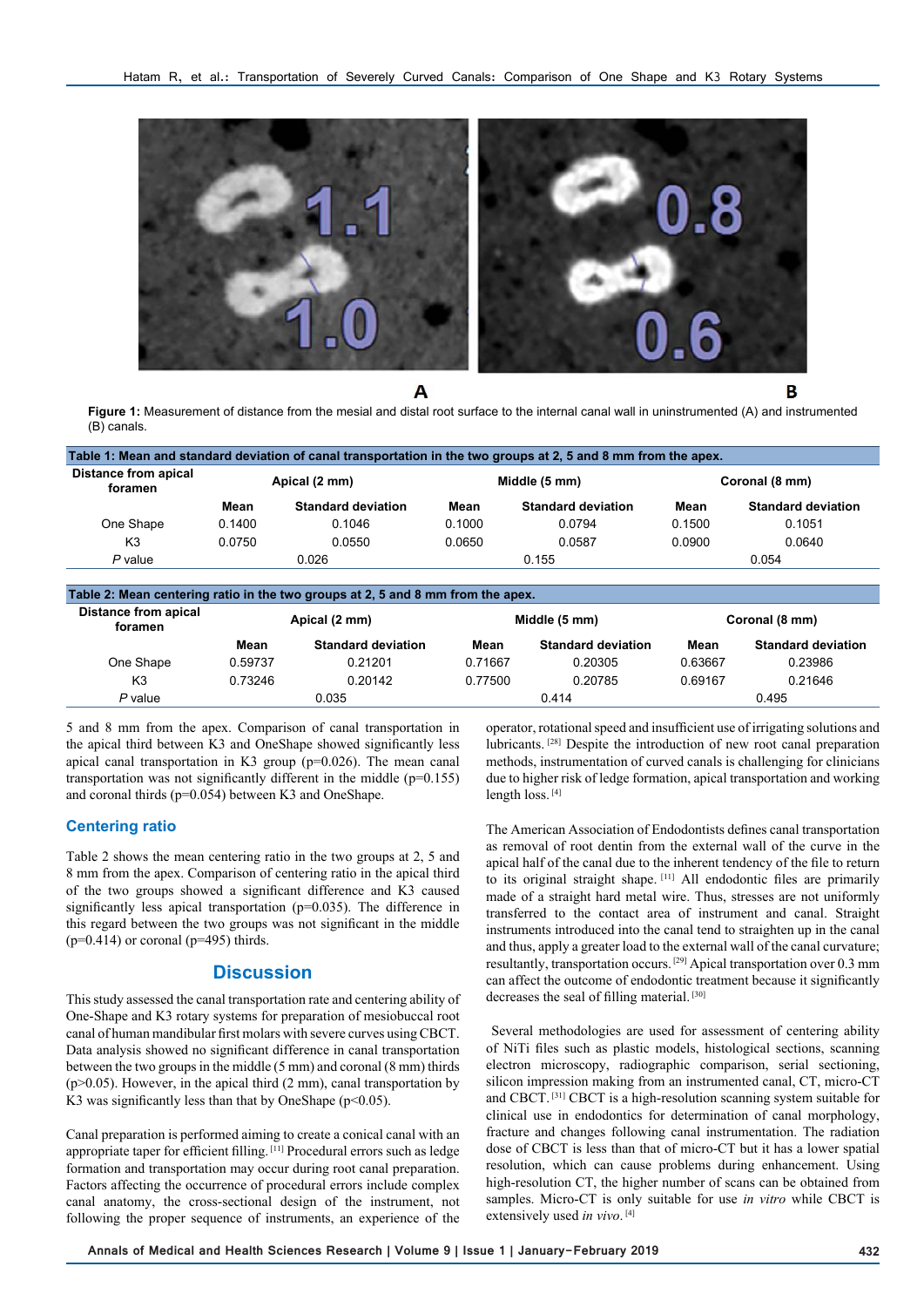Our results showed that canal transportation by One Shape was significantly greater than that by K3 at 2 mm distance from the apex but no significant difference was noted between the two systems at 5 and 8 mm from the apex. K3 better preserved the canal curvature.

Schafer and Florek [32] compared Flexofile hand file, stainless steel files, and K3 rotary system and showed that K3 file better-preserved canal geometry. They concluded that K3 file cleans the curved canals faster and with minimum transportation towards the external wall of the curvature. Bergmans et al. [33] compared K3 rotary files with constant taper and ProTaper files with a progressive taper in terms of change in canal curvature and dentin removal and found no significant difference between the two systems in terms of canal transportation and centering ability. They indicated that files with progressive taper are less affected by the canal curvature and apical preparation is performed more efficiently by use of these instruments. The two systems had no significant difference in terms of canal transportation; although ProTaper caused slightly greater canal transportation in the coronal third.

Ayar and Love<sup>[34]</sup> compared shaping the ability of Profile and K3 systems in curved canals  $(20 \text{ and } 30^{\circ})$ . Dentin removal by both files was greater from the external wall of the curvature. They indicated that both rotary systems were capable of proper root canal shaping with minimal canal transportation. Al-Omari et al.  $[14]$  reported that the K3 system compared to Profile caused significantly less canal transportation. Based on the results of Akhlaghi et al, [35] K3 rotary system better maintained the original canal path and caused significantly less canal transportation than ProTaper. Oliveira et al. [13] discussed that K3, K-flexofile, and NiTiFlex were not significantly different in terms of canal transportation. [13] Madani et al. [36] found no significant difference between K3 and K-Flexofile and reported that both systems caused minimal canal transportation. Cai et al. [37] compared K3 and Hero 642 and found no significant difference between the two systems in terms of canal transportation. In the study by Zhao et al, [9] Twisted File showed less canal transportation than K3 and this difference was significant. El-Batouty and Elmallah<sup>[12]</sup> indicated that the Twisted File caused less canal transportation than K3. Agarwal et al. [11] compared ProTaper, One Shape, and WaveOne and showed that ProTaper caused significantly greater canal transportation in the coronal third but the three systems showed the minimal difference in the middle and apical thirds. Burklein et al.<sup>[38]</sup> reported that One Shape caused significantly less canal transportation in the middle and apical thirds compared to WaveOne and Reciproc. Deepak et al. [39] compared OneShape, ProTaper and Revo S and found no significant difference in canal transportation among the three but Revo S was slightly superior to the other two systems. Capar et al. [40] compared Oneshape, ProTaper Universal, ProTaper Next X2, Twisted File, WaveOne and Revo S and found no significant difference among the systems in terms of canal transportation. Different rotary systems show variable behaviors in canals with variable degrees of curvature. Thus, in severely curved canals, special attention must be paid to file properties.

K3 files have three radial lands and therefore, have unique properties. K3 file remains at the canal center during rotation, and therefore, preserves the canal curvature. File tip also affects the centering ability. Non-cutting tips preserve the internal canal curvature. [4] These two systems have non-cutting tips; thus, this parameter was the same in both systems in our study.

In K3 files, the file has less traction into the canal due to changed torsional angle and variable peach along the file length; this may also explain better-centering ability of K3 system. Also, K3 files are available in different sizes and tapers and thus, as soon as resistance is felt, the clinician can switch to a smaller size. This further maintains canal curvature and reduces the risk of canal transportation.

No significant difference in the middle and coronal thirds between the two systems in our study can also be due to the unique property of One Shape. The cross-sectional design of the file tip has three cutting blades, which further remove dentin while in the middle and coronal sections, the cross-section of the file has two cutting blades. This unique property can explain the significant difference in the apical region. Thus, K3 rotary file is more suitable than One Shape for maintaining the primary curvature of the canal. This study had an *in vitro* design and suffered the limitations of *in vitro* studies. There are numerous confounding factors in the clinical setting that cannot be simulated in vitro. Future clinical studies are required to find more reliable results. Also, other procedural errors must be assessed and compared among different rotary systems.

# **Conclusion**

Within the limitations of this study, the results showed that One Shape caused greater canal transportation in the apical third while the two systems were not significantly different in the middle and coronal thirds. K3 system showed higher canal centering ability than One Shape and therefore, K3 is safer than One Shape for use in severely curved canals.

# **Conflict of Interest**

The authors disclose that they have no conflicts of interest.

#### **References**

- 1. Madani ZS, Haddadi A, Haghanifar S, Bijani A. Cone-beam computed tomography for evaluation of apical transportation in root canals prepared by two rotary systems. Iranian Endodontic Journal. 2014;9:109.
- 2. Arora A, Taneja S, Kumar M. Comparative evaluation of shaping ability of different rotary NiTi instruments in curved canals using CBCT. Journal of Conservative Dentistry 2014;17:35-39.
- 3. Gergi R, Rjeily JA, Sader J, Naaman A. Comparison of canal transportation and centering ability of twisted files, Pathfile-ProTaper system, and stainless steel hand K-files by using computed tomography. Journal of Endodontics 2010 May;36:904-907.
- Özer SY. Comparison of root canal transportation induced by three rotary systems with noncutting tips using computed tomography. Oral Surgery, Oral Medicine, Oral Pathology, Oral Radiology, and Endodontology. 2011;111:244-250.
- 5. Berutti E, Chiandussi G, Paolino DS, Scotti N, Cantatore G, Castellucci A, et al. Canal shaping with WaveOne Primary reciprocating files and ProTaper system: a comparative study. Journal of Endodontics. 2012;38:505-509.
- 6. Nabavizadeh M, Abbaszadegan A, Khojastepour L, Amirhosseini M, Kiani E. A Comparison of Apical Transportation in Severely Curved Canals Induced by Reciproc and BioRaCe Systems. 20140401 DCOM- 20140401(1735-7497).
- 7. Hartmann MS, Fau BF, Camargo Fontanella VR, Camargo Fontanella VF, Vanni JR, Canal transportation after root canal instrumentation: a comparative study with computed tomography. 20070919 DCOM- 20071009(0099-2399).
- 8. Hashem AA, Ghoneim Ag Fau Lutfy RA, Lutfy Ra Fau Foda MY, Foda My Fau - Omar GAF, Omar GA. Geometric analysis of root canals prepared by four rotary NiTi shaping systems. 20120618 DCOM- 20121203(1878-3554 (Electronic).
- 9. Zhao D, Shen Y, Peng B, Haapasalo M. Micro–computed tomography evaluation of the preparation of mesiobuccal root canals in maxillary first molars with Hyflex CM, Twisted Files, and K3 instruments. Journal of Endodontics. 2013;39:385-388.